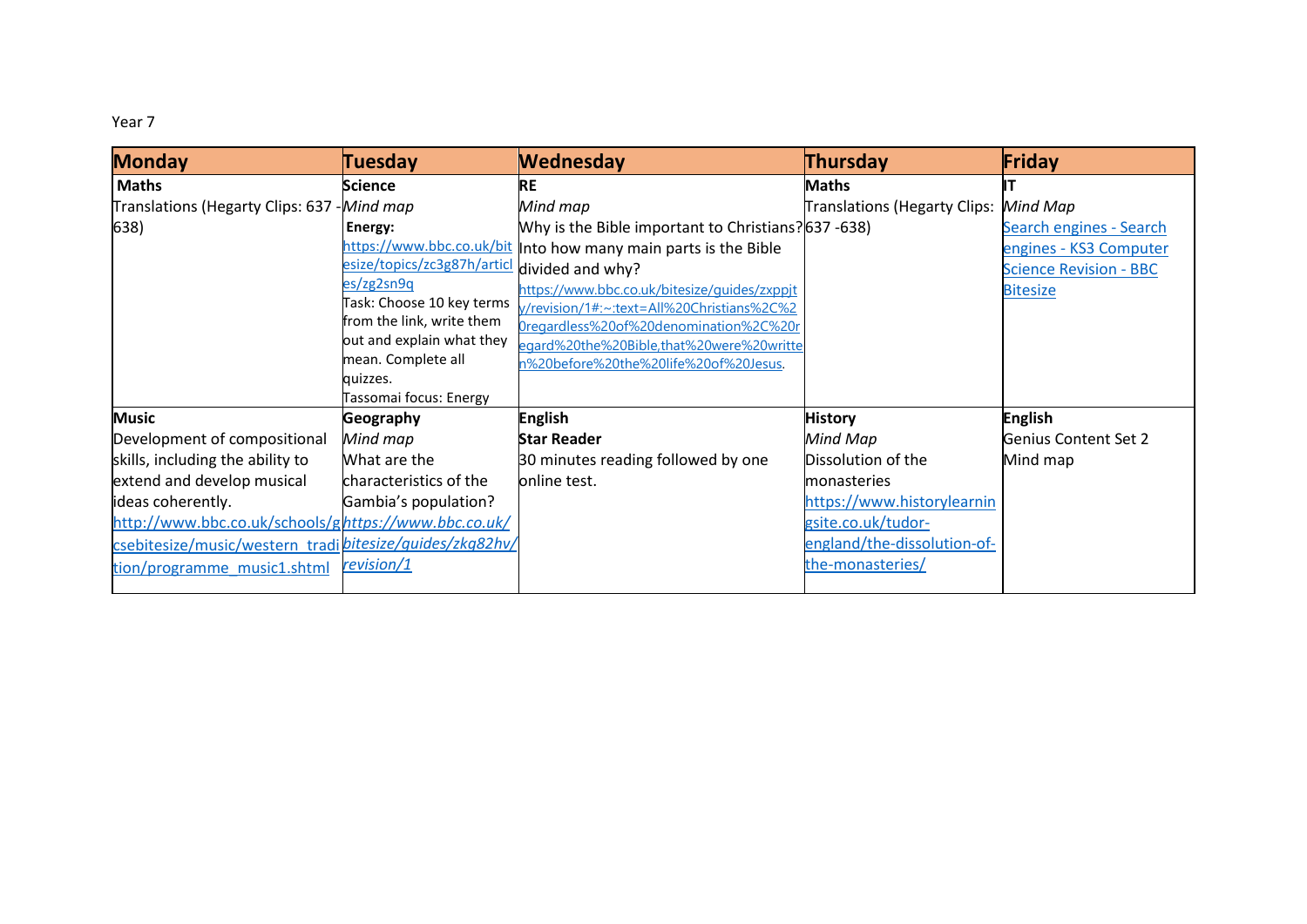## Year 8

| <b>Monday</b>                                      | <b>Tuesday</b>                     | <b>Wednesday</b>                                                  | Thursday                     | Friday                          |
|----------------------------------------------------|------------------------------------|-------------------------------------------------------------------|------------------------------|---------------------------------|
| <b>Maths</b>                                       | <b>Science</b>                     | <b>RE</b>                                                         | <b>Maths</b>                 |                                 |
| Translations (Hegarty Clips: 637 - Mind map        |                                    | Mind map                                                          | Translations (Hegarty Clips: | Mind Map                        |
| 638)                                               | Energy:                            | How have humans damaged the earth                                 | $637 - 638$                  | Variables and constants -       |
|                                                    |                                    | https://www.bbc.co.uk/bit and what steps are the Church taking to |                              | <b>Programming techniques -</b> |
|                                                    | esize/topics/zc3g87h/articl        | change that?                                                      |                              | <b>OCR - GCSE Computer</b>      |
|                                                    | es/znw7jsg                         | https://www.bbc.co.uk/bitesize/quides/zqphw                       |                              | <b>Science Revision - OCR -</b> |
|                                                    | Task: Create a mind map            | 6f/revision/6                                                     |                              | <b>BBC Bitesize</b>             |
|                                                    | on the 3 types of energy           |                                                                   |                              |                                 |
|                                                    | transfer. Complete all             |                                                                   |                              |                                 |
|                                                    | quizzes.<br>Tassomai focus: Energy |                                                                   |                              |                                 |
| <b>Music</b>                                       | <b>Geography</b>                   | <b>English</b>                                                    | <b>History</b>               | <b>English</b>                  |
| Understanding of the wider                         | Mind map                           | <b>Star Reader</b>                                                | Mind Map                     | Genius Content Set 2            |
| development of Western Art                         | Energy generation and              | 30 minutes reading followed by one                                | <b>Slave auctions</b>        | Mind map                        |
| Music ('Classical music')                          |                                    | online test.                                                      | https://www.bbc.co.uk/bite   |                                 |
| throughout the 20 <sup>th</sup> Century            | storage from BBC                   |                                                                   |                              |                                 |
|                                                    | <b>Bitesize</b>                    |                                                                   | size/guides/zqv7hyc/revisio  |                                 |
| (and beyond).                                      | Renewable energy -                 |                                                                   | n/10                         |                                 |
| https://www.bbc.com/educatio Energy generation and |                                    |                                                                   |                              |                                 |
|                                                    |                                    |                                                                   |                              |                                 |
| n/guides/z99x6sg/video                             | storage - Edexcel - GCSE           |                                                                   |                              |                                 |
|                                                    | <b>Design and Technology</b>       |                                                                   |                              |                                 |
|                                                    | <b>Revision - Edexcel - BBC</b>    |                                                                   |                              |                                 |
|                                                    | <b>Bitesize</b>                    |                                                                   |                              |                                 |
|                                                    |                                    |                                                                   |                              |                                 |
|                                                    |                                    |                                                                   |                              |                                 |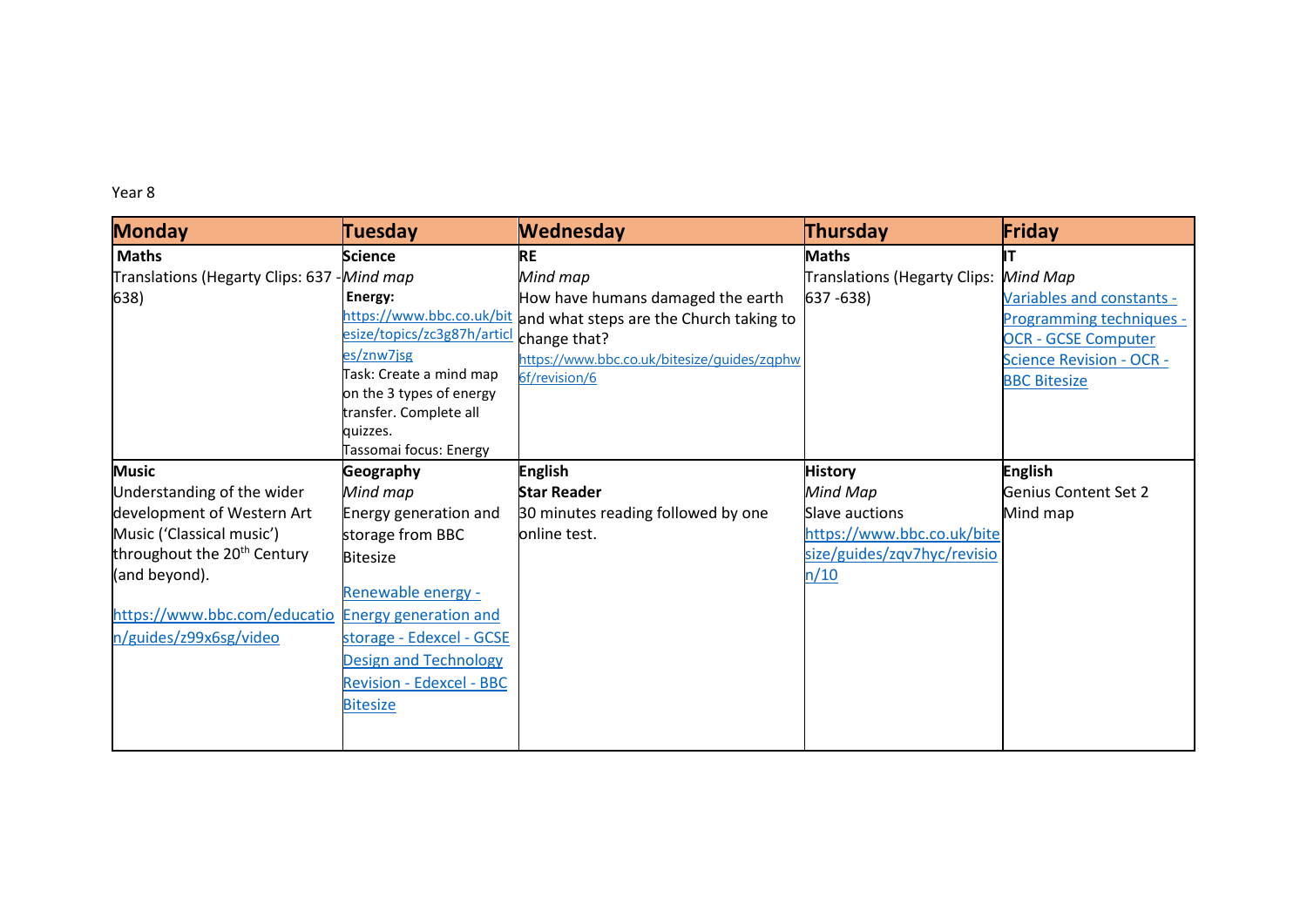Year 9

| <b>Monday</b>                               | <b>Tuesday</b>                   | <b>Wednesday</b>                                                 | Thursday                              | Friday                        |
|---------------------------------------------|----------------------------------|------------------------------------------------------------------|---------------------------------------|-------------------------------|
| <b>Maths</b>                                | <b>Science</b>                   | <b>RE</b>                                                        | <b>Maths</b>                          |                               |
| Translations (Hegarty Clips: 637 - Mind map |                                  | Mind map                                                         | Translations (Hegarty Clips: Mind Map |                               |
| 638)                                        | Atomic Structure:                | How do Jews celebrate the Passover                               | $637 - 638$                           | Search engines - Search       |
|                                             | https://www.bbc.co.uk/bit today? |                                                                  |                                       | engines - KS3 Computer        |
|                                             |                                  | esize/guides/zwn8b82/revi https://www.bbc.co.uk/bitesize/guides/ |                                       | <b>Science Revision - BBC</b> |
|                                             | sion/1                           | zbb42hv/revision/1                                               |                                       | <b>Bitesize</b>               |
|                                             | Task: Create a glossary of       |                                                                  |                                       |                               |
|                                             | at least 10 key words from       |                                                                  |                                       |                               |
|                                             | the link.                        |                                                                  |                                       |                               |